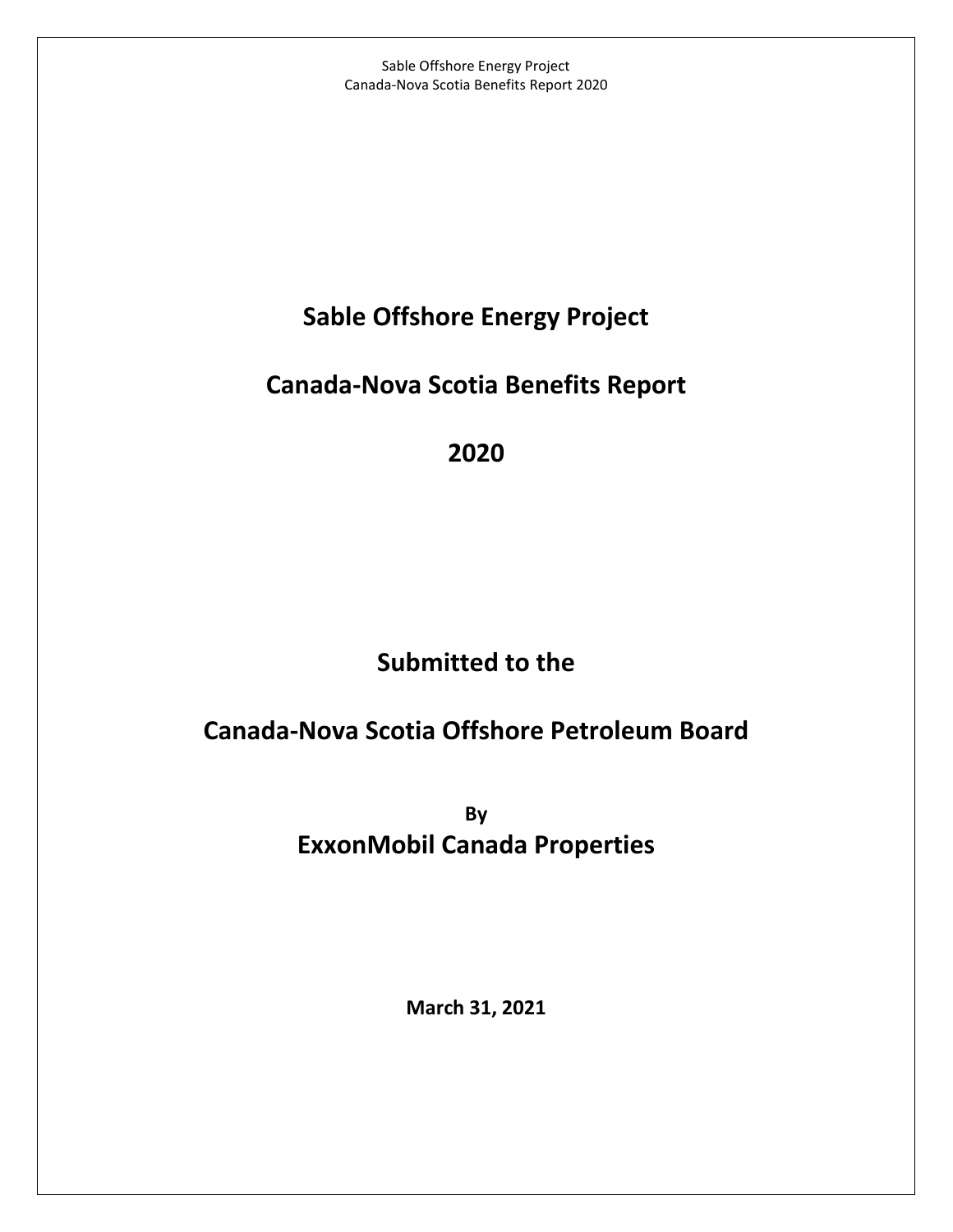### **Table of Contents**

| 1.0 |  |
|-----|--|
| 2.0 |  |
| 3.0 |  |
| 4.0 |  |
| 5.0 |  |
| 6.0 |  |

#### **Appendices**

Appendix 1 - 2020 Sable Project Person Hours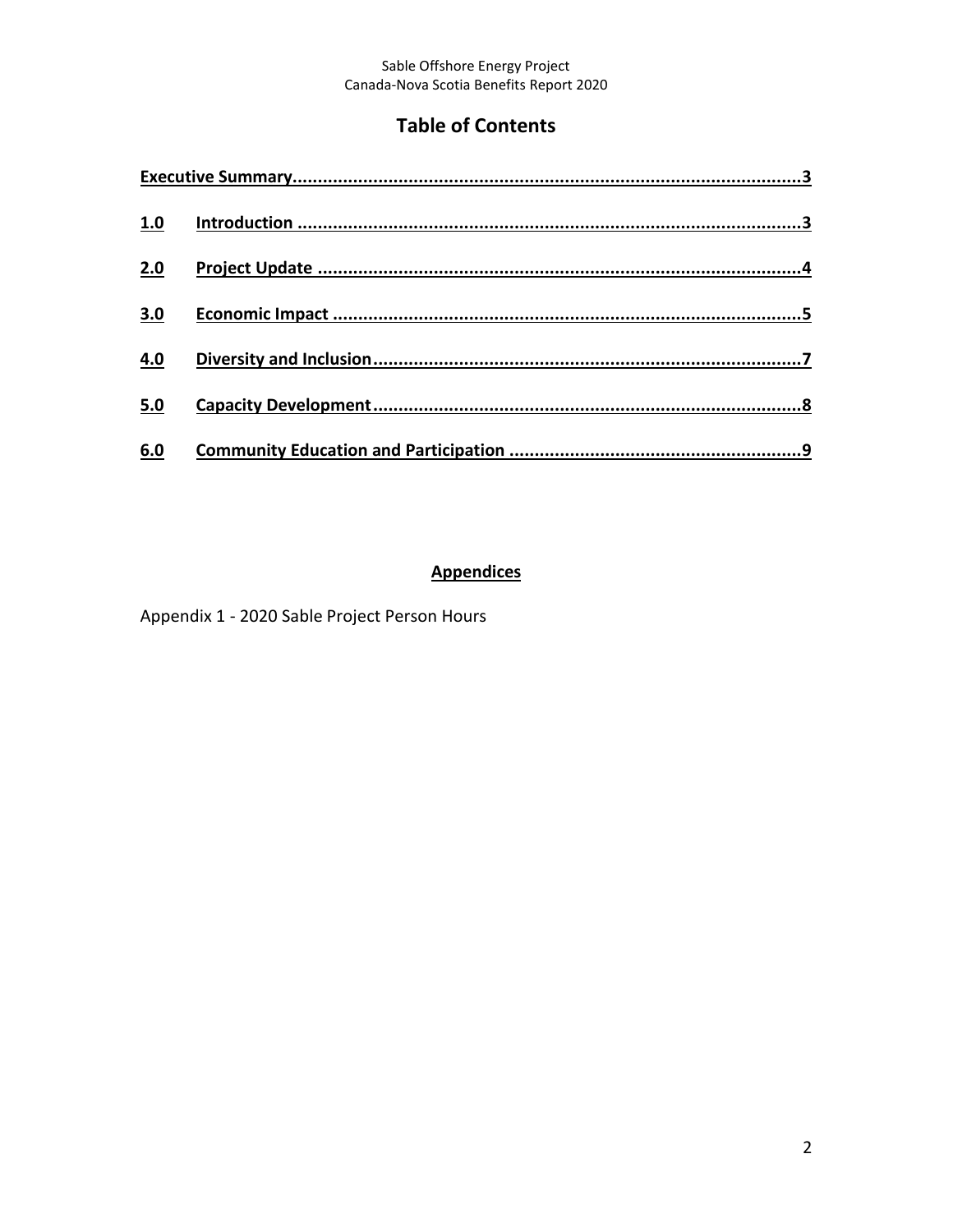### <span id="page-2-0"></span>**Executive Summary**

The 2020 Sable Offshore Energy Project (SOEP) Canada - Nova Scotia Benefits Report is submitted to the Canada Nova Scotia Offshore Petroleum Board (CNSOPB) by ExxonMobil Canada Properties (EMCP) as Operator. It is submitted in satisfaction of the requirements of the CNSOPB Benefits Plan Decision Report for the SOEP and includes information on the SOEP offshore and onshore activities for the reporting period of January 1, 2020 to December 31, 2020.

The 2020 SOEP related expenditures in Nova Scotia were \$58.8 million. The cumulative SOEP expenditures in Nova Scotia since project sanction in 1998 is \$3,340.6 million or 40.0% of the overall project expenditures.

Removal of the offshore facilities in accordance with approved SOEP development plan was completed in November 2020. Removal of the hydrocarbon processing equipment from the Point Tupper Fractionation Plant started in March 2020 and concluded in June. Removal of the Goldboro Gas Plant equipment started during Q2 and carried on through year end 2020. The pipeline connecting these two plants was abandoned according to the regulatory approved plan during Q4.

### <span id="page-2-1"></span>**1.0 Introduction**

The 2020 SOEP Canada-Nova Scotia Benefits Report includes the economic impact data arising from the SOEP decommissioning activities conducted in 2020. It is submitted to the CNSOPB by ExxonMobil Canada Properties (EMCP), the SOEP Operator. The report includes cumulative data compiled since project sanction in 1998.

The SOEP facilities included in the scope of this report are listed below.

| <b>Offshore</b>                       | <b>Onshore</b>                     |
|---------------------------------------|------------------------------------|
| - Thebaud Central Processing Platform | - Goldboro Gas Plant               |
| - Venture Platform                    | - Point Tupper Fractionation Plant |
| - North Triumph Platform              | - Interconnecting NGL Pipeline     |
| $-$ Alma Platform                     |                                    |
| - South Venture Platform              |                                    |
| - Export and Inter-field Pipelines    |                                    |

The local supply community supported the SOEP decommissioning activities that were conducted during the year. Some examples of services provided to the SOEP are listed in Table 1 below.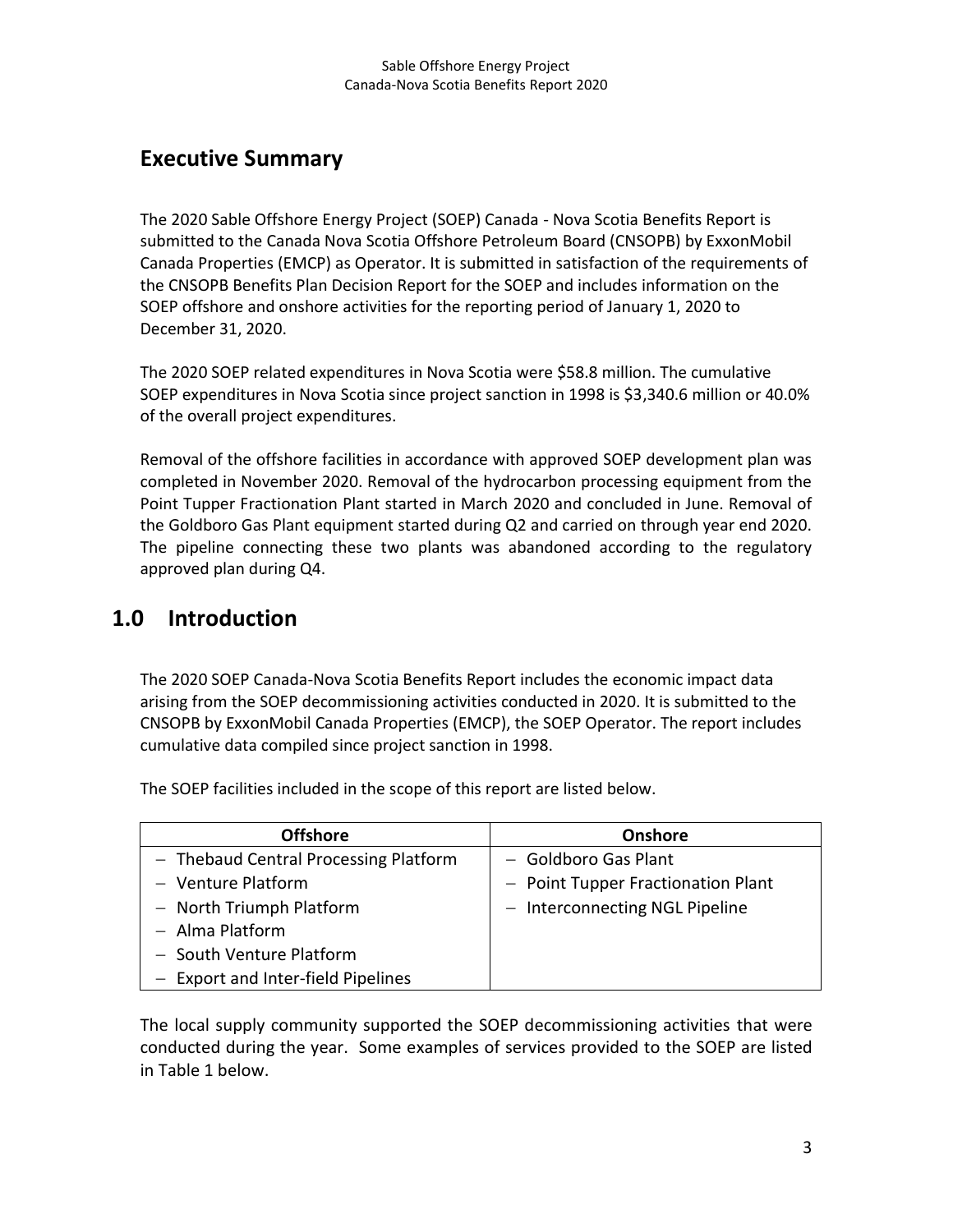#### **Table 1 – Supply Community Services**

| Safety, Health           | Safety training and advisory services<br>$\overline{a}$                                 |
|--------------------------|-----------------------------------------------------------------------------------------|
| and Environment          | Safety equipment<br>$\overline{\phantom{0}}$                                            |
|                          | Environmental monitoring and testing services                                           |
|                          | Medical personnel and associated services<br>$\overline{\phantom{a}}$                   |
|                          | Weather monitoring and forecasting; sea state monitoring                                |
|                          | (waves and currents)                                                                    |
| Decommissioning          | <b>Aviation services</b>                                                                |
|                          | Supply vessels and marine crews                                                         |
|                          | Catering personnel                                                                      |
|                          | Logistics and stevedoring<br>$\qquad \qquad -$                                          |
|                          | <b>Staffing services</b>                                                                |
|                          | Equipment rentals and consumables<br>$\overline{\phantom{a}}$                           |
|                          | Skilled Trades and services (welding, mechanical                                        |
|                          | fabrication, electrical, rigging and general labour)                                    |
|                          | <b>Fabrication services</b>                                                             |
|                          | Equipment and tool rentals                                                              |
|                          | <b>Scaffolding services</b><br>$\overline{\phantom{0}}$                                 |
|                          | Marine fuel                                                                             |
|                          | Port services                                                                           |
|                          | Waste treatment, recycling and disposal                                                 |
| <b>Engineering and</b>   | Technical support staff, engineering design and data<br>$\overline{\phantom{0}}$        |
| <b>Technical</b>         | analysis                                                                                |
|                          | Equipment inspection services<br>$\qquad \qquad -$                                      |
|                          | ROV inspection services and personnel                                                   |
|                          | Certification of facility design, maintenance and integrity<br>$\overline{\phantom{a}}$ |
| <b>Business Services</b> | Customs clearance, brokerage and warehousing<br>$\overline{\phantom{0}}$                |
|                          | <b>Staffing services</b><br>$\overline{\phantom{a}}$                                    |
|                          | On-land transportation services                                                         |
|                          | Office materials and support, courier and communication                                 |
|                          | services                                                                                |

### <span id="page-3-0"></span>**2.0 Project Update**

Producing operations at the Sable Project ceased on December 31, 2018. A well plug and abandonment program, supported by the jack-up drilling rig Noble Regina Allen, was completed in December 2019. The hydrocarbon inventory was removed from the both the subsea interconnecting pipelines and the onshore natural gas liquids pipeline during 2019. The pipelines were then flushed and the subsea pipelines filled with seawater.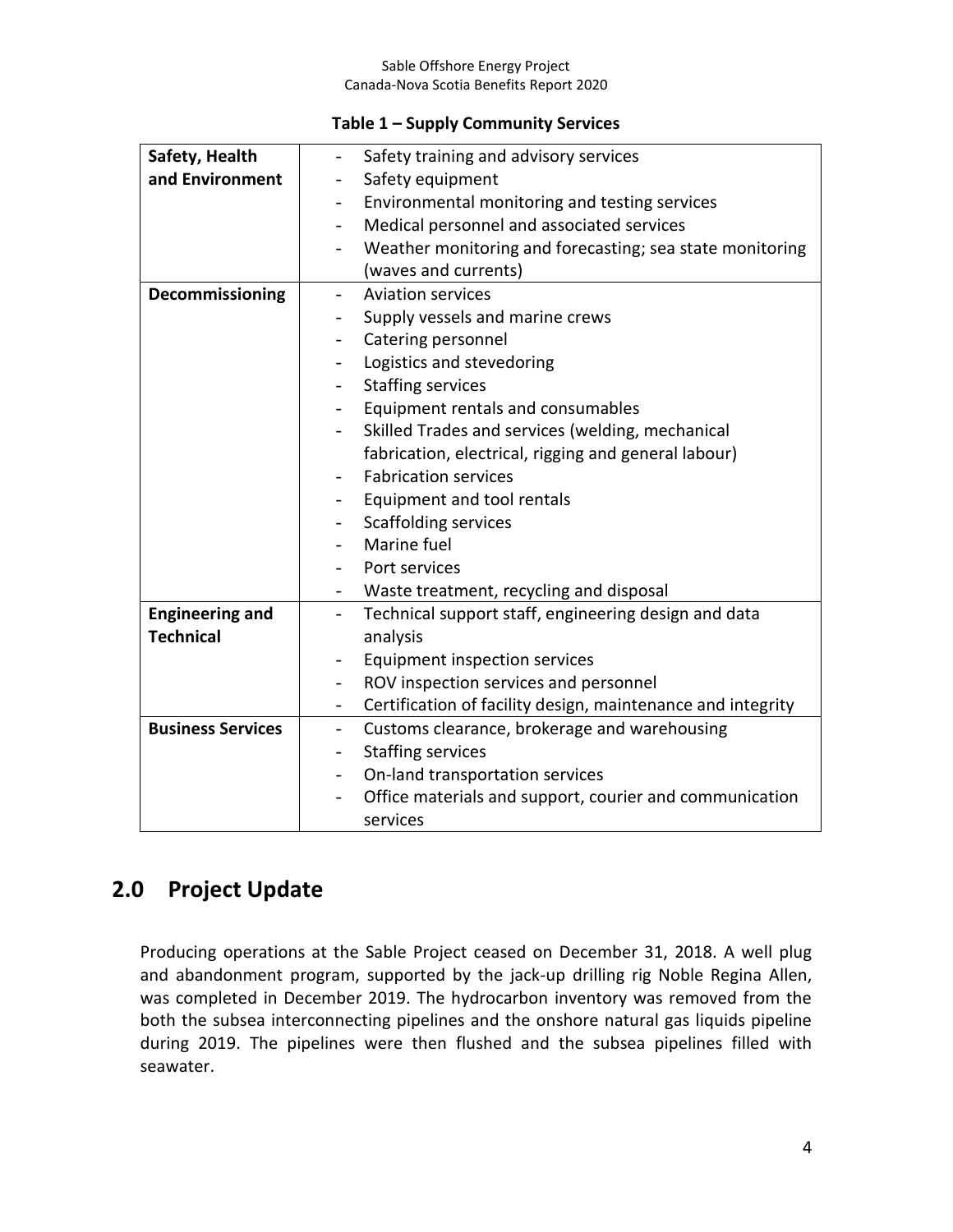In May 2020 the semi-submersible crane vessel (SSCV) Thialf was mobilized to the Sable field to begin the final phase of the Sable Project – the removal of all offshore platforms and the removal or mitigation of potential commercial hazards. The work was completed in November.

Removal of the hydrocarbon processing equipment from the Point Tupper Fractionation Plant started in March 2020 and concluded in June. Removal of the Goldboro Gas Plant equipment started during Q2 and carried on through year end 2020. The pipeline connecting these two plants was abandoned according to the regulatory approved plan during Q4.

All phases of the work was completed safely with no lost time incidents for employees or contractors during the year.

### <span id="page-4-0"></span>**3.0 Economic Impact**

The Sable Project 2020 economic impact data is provided below for the following metrics:

- Project Expenditures (Table 2) and
- Project Employment Person (hours of employment Table 3 and residency of new hires - Table 4)

Expenditures have been classified in one of three categories (Nova Scotia, Other Canadian or Foreign) based on the *Canadian General Standards Board* (CGSB) *Method,* which has been adopted by the CNSOPB for local benefits reporting purposes.

Person hours of work are categorized as 'Nova Scotia', 'Other Canadian' or 'Foreign' based on the residency of the person performing the work.

In compiling the economic impact data EMCP reviewed information provided by SOEP vendors, the scope of work for the vendor and the guidance available from the CGSB reporting guidelines. Data quality assurance methods used in the preparation of previous Benefits Reports were applied in the preparation of this report.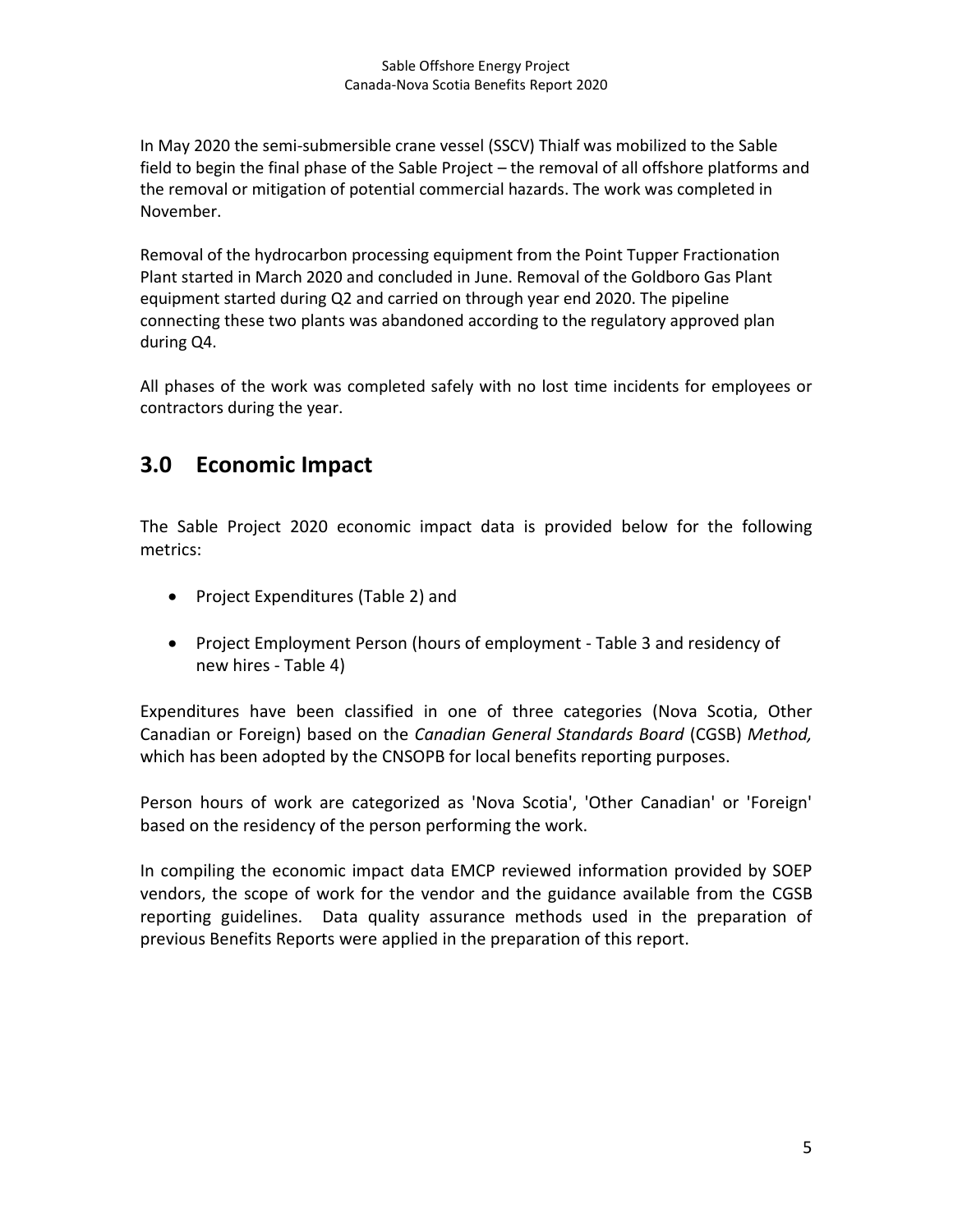|                       | <b>2020 Expenditures</b> |            | <b>Cumulative</b><br>$(1998 - 2020)$ |            |
|-----------------------|--------------------------|------------|--------------------------------------|------------|
|                       | (\$million)              | % of Total | (\$million)                          | % of Total |
| <b>Nova Scotia</b>    | 58.8                     | 15.2%      | 3,340.6                              | 40.0%      |
| <b>Other Canadian</b> | 60.7                     | 15.7%      | 1,516.7                              | 18.2%      |
| Foreign               | 268.1                    | 69.1%      | 3,493.1                              | 41.8%      |
| <b>Total</b>          | 387.6                    | 100%       | 8,350.4                              | 100%       |

#### **Table 2 – SOEP Expenditures (2020 and Cumulative)**

#### **Table 3 – Person Hours of Employment (2020 and Cumulative)**

|                       | <b>2020 Person Hours</b> |            | <b>Cumulative</b><br>$(1998 - 2020)$ |            |
|-----------------------|--------------------------|------------|--------------------------------------|------------|
|                       | Thousands                | % of Total | <b>Millions</b>                      | % of Total |
| <b>Nova Scotia</b>    | 396.6                    | 32.5%      | 27.45                                | 64.9%      |
| <b>Other Canadian</b> | 297.5                    | 24.4%      | 4.65                                 | 11.0%      |
| Foreign               | 525.0                    | 43.1%      | 10.18                                | 24.1%      |
| <b>Total</b>          | 1,219.1                  | 100%       | 42.28                                | 100%       |

The Nova Scotia person hours of work conducted for SOEP activities in 2020 was 396,627 which represents 198 full-time equivalent positions. The average of the cumulative Nova Scotia person over the 23 year period (1998 – 2020) was 1.2 million or 597 full time equivalent positions.

With the mobilization of the SSCV Thialf to the Sable field in May 2020 there were a number of "new-to-Sable" persons brought onboard as crew members, tradespeople and support staff. These "new-to-Sable" persons are considered new hires in that they may not have worked on Sable Project activities previously. Data on the number of new hires engaged in 2020 is presented in Table 4 below.

#### **Table 4 – Residency of New Hires**

| Year | Nova Scotia | <b>Other</b><br>Canadian | Foreign | Total |
|------|-------------|--------------------------|---------|-------|
| 2020 | 116         | 157<br>ᅩᆚᄼ               | 282     | 550   |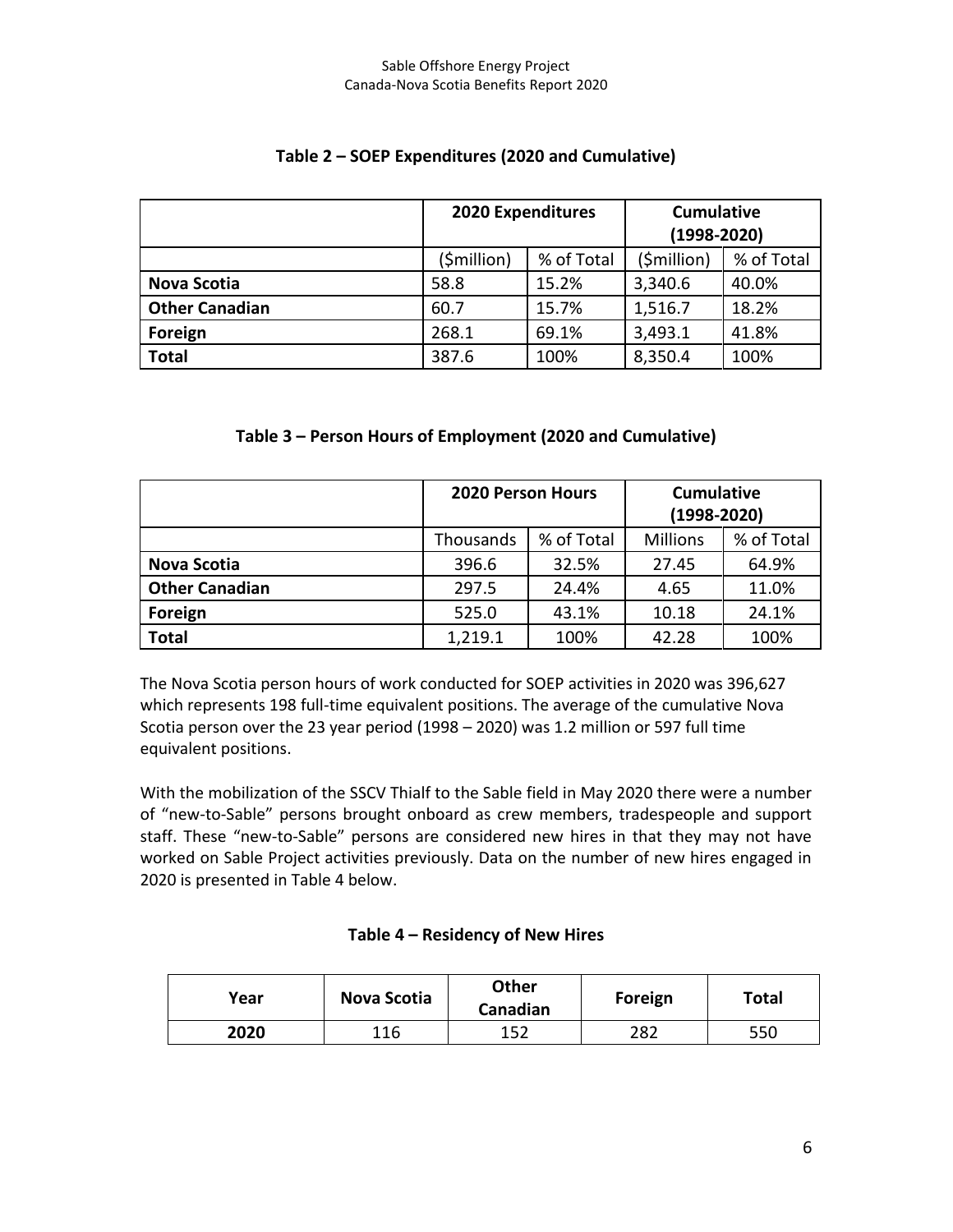### <span id="page-6-0"></span>**4.0 Diversity and Inclusion**

During 2020 EMCP and the Sable Owners provided support to sustainable initiatives related to training, capacity building, contracting and employment of disadvantaged individuals and groups. This approach provides support for opportunities and the removal of barriers beyond the scope of the SOEP and oil and gas industry. Examples include:

- Techsploration, a program aimed at school aged girls and young women that inspires and mentors them to pursue careers in science, trades and technology. In 2020 Techsploration expanded from its Nova Scotia roots into Ontario. Techsploration is now considered a national best-practice model for the attraction of young women to careers in science, engineering, trades, and technology, and the program continues to grow here in Nova Scotia. There are 23 schools currently participating in Techsploration's core programming in Nova Scotia. The program extends into Mi'kamq communities including We'koqma'q M'kmaw School, Eskasoni Elementary and Middle School, Indian Brook School and Wagmatcook First Nation School.
- Sable owners continued to support the Mi'kmaq Regional Science Fair. This annual science fair provides an opportunity for Indigenous students learn about and present their research on a variety of scientific topics. The fair is divided into four categories for the students in Grades 3-4, 5-6, 7-9 and 10-12.
- Sable owners ExxonMobil and Imperial Oil are founding supporters of the Indigenous Women in Community Leadership program at the Coady Institute at Saint Francis Xavier University. The program has been offered at the Coady Institute since 2011.
- The Sable onshore facility demolition contractor, Golder, engaged with Nova Scotia based Indigenous companies in preparation for the facility removals at the Goldboro and Point Tupper plants and subcontracted with Mi'kmaq Crane Services of Eskasoni to support some of the equipment removal activities at the sites.
- Since the 1980s, an endowment created by Mobil has funded three \$5000 scholarships annually for deserving third-year engineering students at Dalhousie University. The final phase of the Sable Project coincides with the growing global awareness of past injustices suffered by Indigenous people and African-Canadians. As a gesture of recognition, ExxonMobil Canada will alter the terms of its endowment so that first consideration be given to Indigenous and African-Canadian students for two of the scholarships.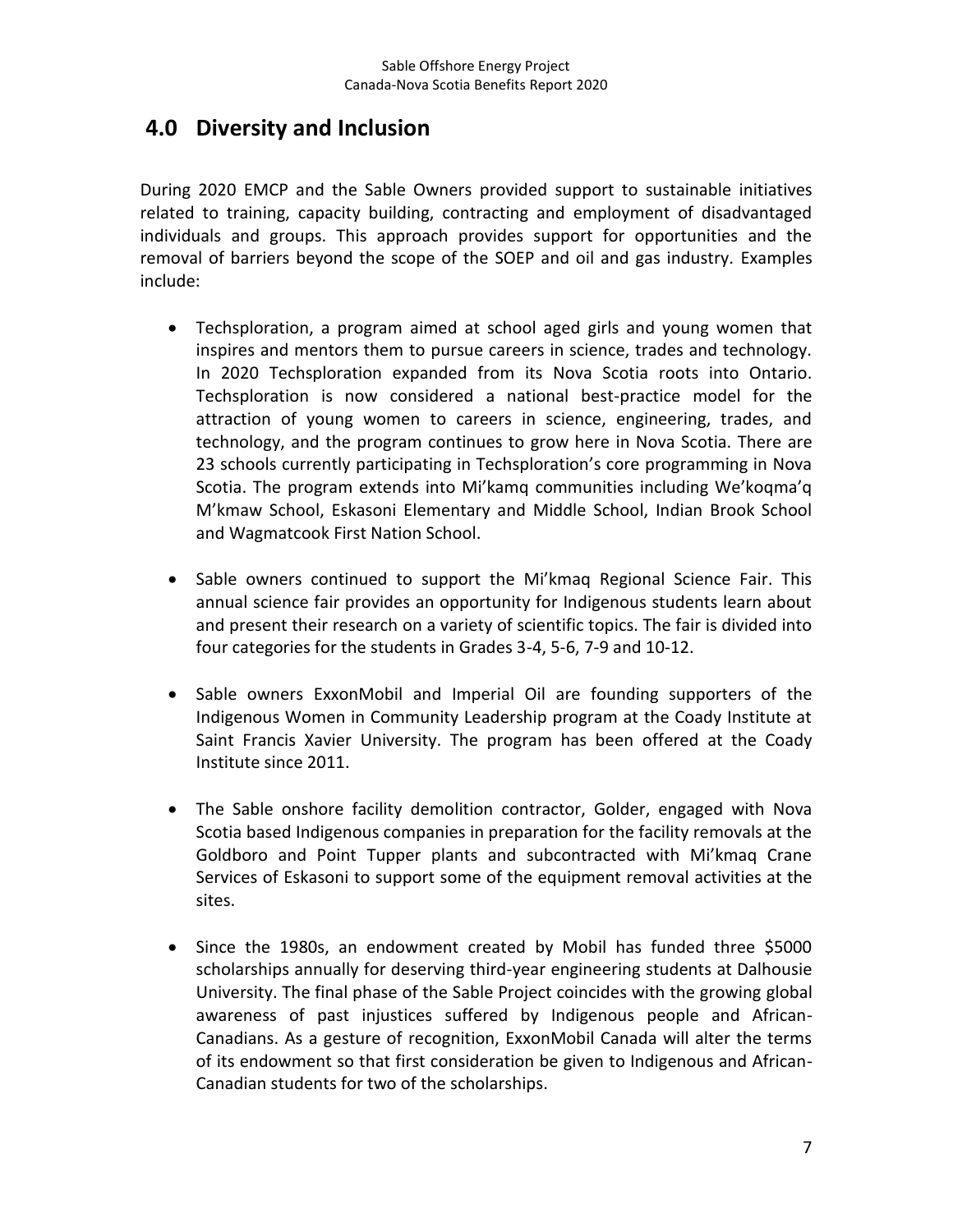## <span id="page-7-0"></span>**5.0 Capacity Development**

Capacity development includes oil and gas related training and education activities, supplier development and technology transfer. Information on initiatives carried out in these areas is provided below.

Cooperative Education - EMCP and the major Sable contractors have supported cooperative education and work placement programs for university and college students since 1998. Due to the specialized nature of the offshore activities conducted in 2020 and the limitations imposed by COVID-19, there were no cooperative education placements during the year. Over the 22 year period from 1998 to 2019 there were almost 700 cooperative education placements at EMCP offices or at some of the major Sable contractors. The program provided learning opportunities and in some cases led to a career in the oil and gas industry for engineering or business students.

Training Programs – The training needed to complete the offshore removals campaign was completed in-house and in classroom sessions onboard the SSCV Thialf. External training opportunities and access to training facilities were restricted or not available in the timeframe required due to COVID-19. The cumulative training and education expenditures for the Sable Project since sanction in 1998 exceed \$55 million.

Supplier Information – Information regarding the decommissioning of the Sable Project and contracting opportunities continued to be available through the Sable Project website (www.soep.com). Representatives of EMCP and the major contractors provided an update on decommissioning activities to attendees at the 2020 Superport Days in July and continued to engage with Indigenous communities in Nova Scotia.

Technology Transfer – An example of technology transfer occurring during the offshore removals campaign was the equipment used to cut and lift the topsides and jacket structures. Tools specifically designed for internal cutting and lifting of the Sable structures were used onboard the SSCV Thialf. The Nova Scotia and Other Canadian tradespeople who joined the offshore workforce for the removals campaign learned how the tools would be positioned and operated to safely lift facility to the deck of the SSCV Thialf or transfer the facility to a nearby barge.

Research and Development – During 2020 EMCP and the Sable owners continued to support a research study comprised of regular surveys and analysis to gather data on Sable Island beached birds. The research is aimed at monitoring and assessing trends in the number and rate of oiling observed in beached seabirds and has been conducted over a number of years and the results have been published in the Proceedings of the Nova Scotia Institute of Science (Link) and elsewhere. The Sable Project cumulative expenditures on R&D exceed \$34M over the period 1998 – 2020.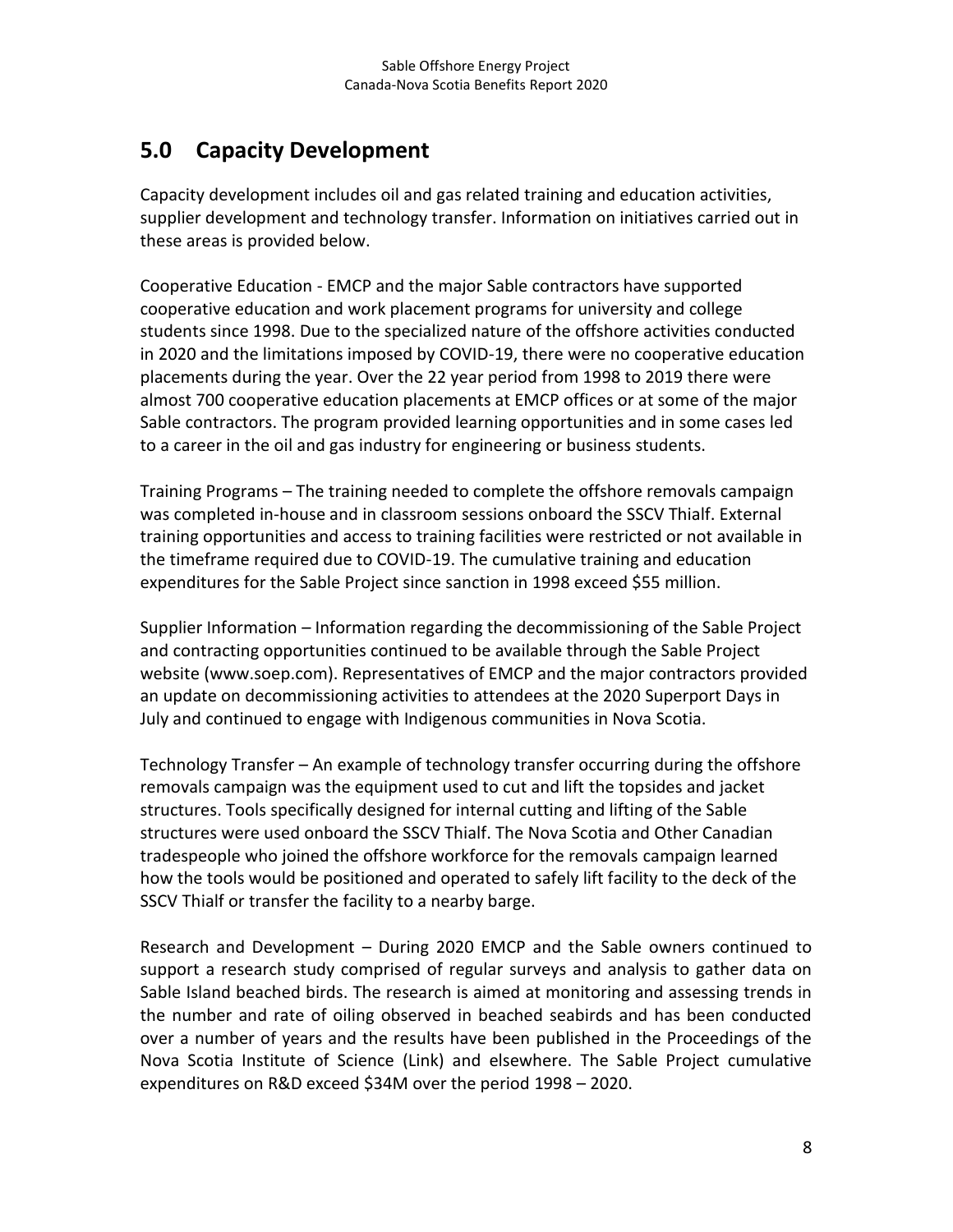## <span id="page-8-0"></span>**6.0 Community Education and Participation**

EMCP, the Sable owners, and the employees support the communities in which we live and work by donating time, talent or money. This helps strengthen the many organizations that provide needed services or enhance the culture of the community. Some examples from 2020 are provided in the table below.

| <b>United Way</b>               | During 2020, Sable employees supported the annual fund      |  |  |  |
|---------------------------------|-------------------------------------------------------------|--|--|--|
|                                 | raising campaign on the Metro United Way and the            |  |  |  |
|                                 | United Way of Pictou County.                                |  |  |  |
| <b>Feed Nova Scotia</b>         | The mission of Feed Nova Scotia is to increase food         |  |  |  |
|                                 | security through food distribution, education and           |  |  |  |
|                                 | collaboration. The organization was supported in 2020       |  |  |  |
|                                 | through the employee choice donation program.               |  |  |  |
| <b>Phoenix Youth Programs</b>   | Phoenix is a non-profit, community based organization       |  |  |  |
| <b>Charitable</b>               | located in Halifax. Since 1987, Phoenix has been dedicated  |  |  |  |
| <b>Foundation</b>               | to supporting youth between the ages of 11 and 24, their    |  |  |  |
|                                 | families, and communities across multiple locations in      |  |  |  |
|                                 | Halifax.                                                    |  |  |  |
| <b>Mi'kmaq Regional Science</b> | Supports student learning in elementary through high        |  |  |  |
| Fair                            | school grades by participation in science fairs.            |  |  |  |
| <b>ExxonMobil Canada</b>        | This program assists deserving high school graduates in     |  |  |  |
| <b>Bursary Program</b>          | communities where we operate by providing financial         |  |  |  |
|                                 | support for post-secondary education.                       |  |  |  |
| <b>Techsploration</b>           | A not-for-profit organization that provides young women     |  |  |  |
|                                 | from grades nine through twelve with opportunities to       |  |  |  |
|                                 | explore science, trades and technology occupations, while   |  |  |  |
|                                 | creating awareness about the critical role of work in their |  |  |  |
|                                 | lives.                                                      |  |  |  |